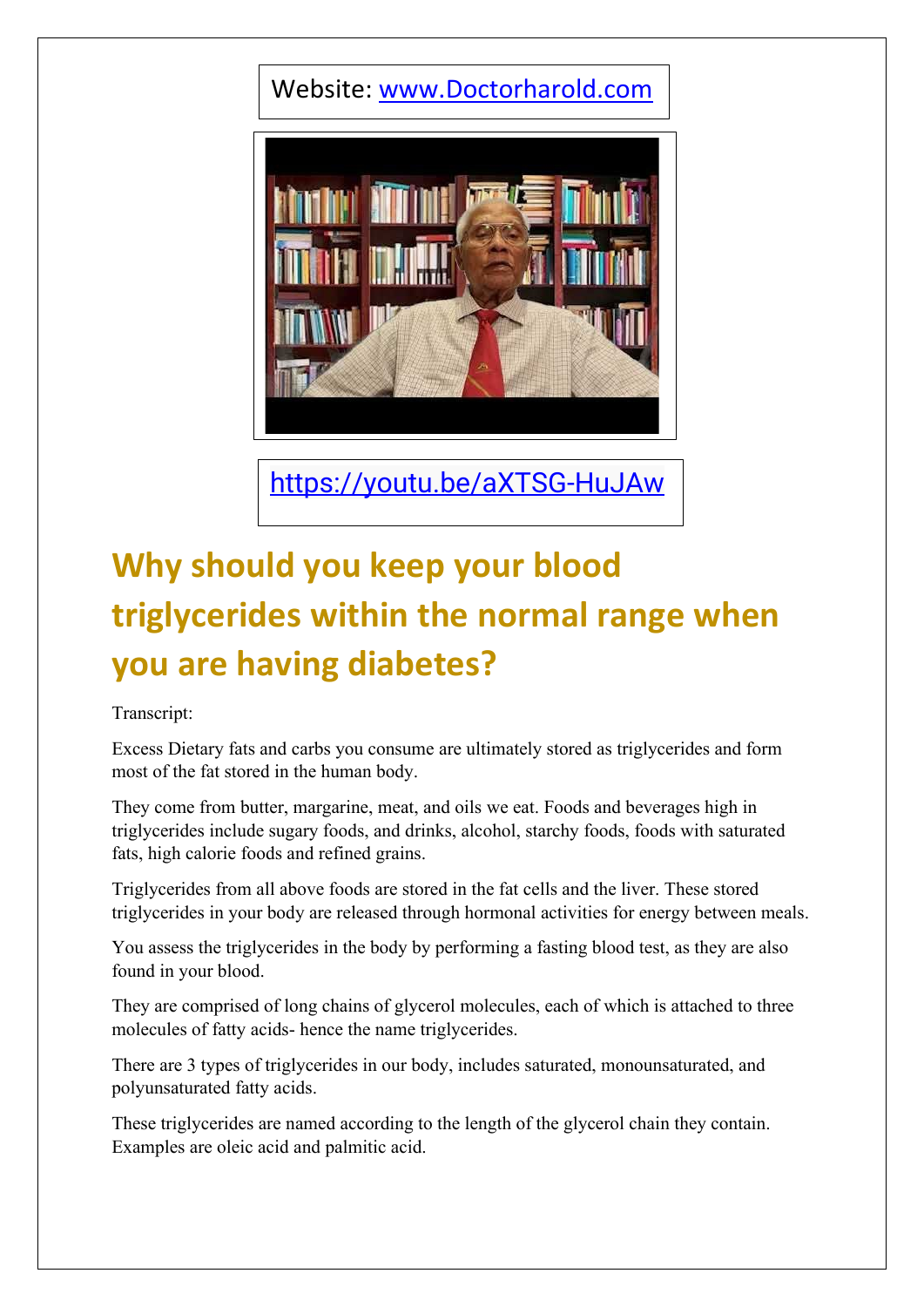Oleic acid can be found naturally in numerous foods, including edible oils like olive oil, meat in beef, chicken and pork, cheese, nuts, sunflower seeds, eggs, pasta, milk, olives, and avocados.

Oleic acids when consumed in excess blocks the body from using linoleic acid, an important fatty acid that can mediate inflammation, resulting in low-grade inflammatory state.

Linoleic acid is used to make arachidonic acid, a fatty acid essential for the synthesis of various hormones. These are inflammatory hormones includes prostaglandins, thromboxane, and leukotrienes. These three classes of hormones are used for the regulation of many physiological processes.

Too much oleic acid can cause lipid accumulation in the liver and give rise to fatty livers.

Oleic acid is the main fatty acid in olive oil, accounts for 55%-83% of total fatty acid content.

So consuming olive oil too much being considered a healthy oil can give problems in your body.

In fact, all oils must be taken in small amounts to keep your weight down and for good health. That will bring down your triglyceride level in your blood.

Contrary, much maligned coconut oil as a poison contains no oleic acid, but the several fatty acids in coconut oil is saturated and the predominant type is lauric acid 47% with myristic and palmitic acids present in smaller amounts. These fatty acids in addition being used as cooking oils have medicinal values, the only oil that has antimicrobial properties.

Coconut oil in Asian cuisines used for frying are in small amounts, and the coconut meat or the kernel used may be from half a coconut, used for curries, and not many triglycerides are formed in your body from using coconut in Sri Lankan cuisines, daily.

Furthermore, coconut oil containing saturated medium chain fatty acids travel directly to the liver via the portal circulation and fully metabolized.

On the other hand, olive oil not maligned is used excessively in Mediterranean diets and Western cuisines and being a monounsaturated fat travel through the lacteals in the small gut and via the thoracic duct enters the blood stream where it is taken for storage in the fat cells, and raising the triglyceride level in the blood stream.

That would be the major difference in metabolism and storage between medium chain fatty acids in coconut and unsaturated fatty acids in mono and polyunsaturated fatty acids.

## **Now what is the link between triglycerides and diabetes?**

Elevated triglyceride levels are also a component of metabolic syndrome., a group of disorders that increase your risk of heart disease, stroke, and type 2 diabetes. The other symptoms of this syndrome include high blood pressure, low HDL cholesterol and excess belly fat.

High triglycerides pe se does not cause diabetes but having high levels increases the risk of diabetes and diabetes increases triglycerides levels too. Both diabetes and triglycerides increase the risk of heart disease which can lead to heart attacks or stroke, so having both compounds the risk.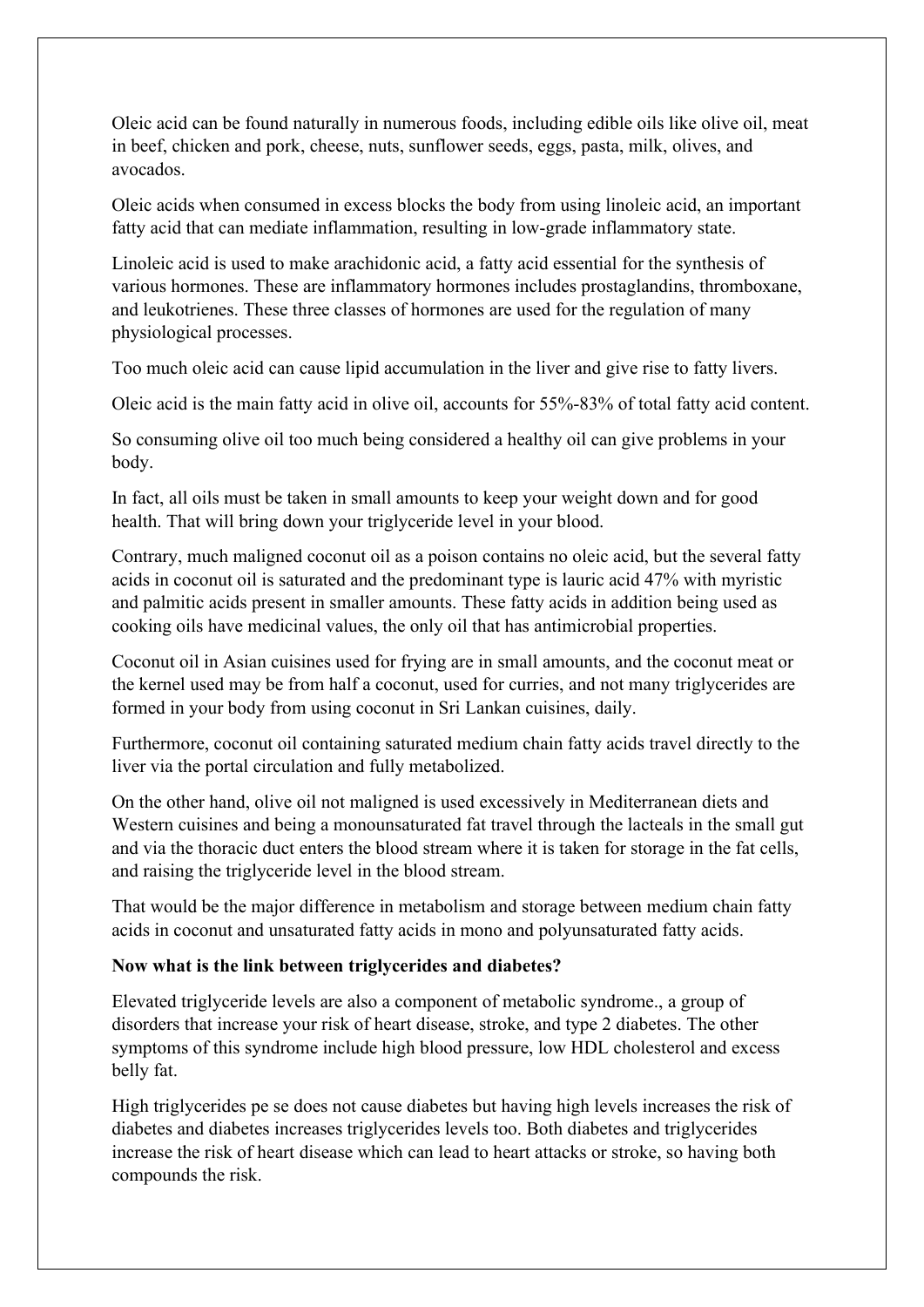Up to 70% of people with diabetes have this problem.

High triglycerides in your blood can contribute to hardening or thickening of the artery walls. This is referred to as arteriosclerosis.

Diabetes also like high triglyceride levels cause thickening and hardening of arteries resulting in high blood pressure and heart failure.

Some evidence suggests that having high fasting triglyceride levels can aid in predicting future type 2 diabetes.

Normal fasting triglyceride level is less than 150 milligrams per deciliter, or less than 1.7 millimoles per liter.

If your triglycerides are high in your blood means that you have too much of fat stored in your fat cells.

You need to bring it down below normal range by-

Cutting sweets from your diet – sugars are typically unneeded calories that are converted into triglycerides for storage in the body.

Reduce your refined carbohydrates – simply eating whole grain carbs over white flour products could be very beneficial. Avoid eating white rice and white bread.

Reduce your alcohol intake, too. The best drink to take would be sparkling water with a squeeze of lime juice, or herbal teas.

The most common causes of high triglycerides are obesity with visceral fat and poorly controlled diabetes.

Check your vitamin D levels. Low vitamin D levels can give rise to lipid abnormalities and increased triglycerides, total cholesterol, including high bad cholesterol and low good cholesterol.

Foods that may help lower triglycerides include: Lower fructose vegetables: These include leafy greens, zucchini, butternut squash, green beans, and eggplant.

Lower fructose fruits: Examples include berries, kiwi, and citrus fruits.

Ginger and garlic can lower your total cholesterol and triglycerides levels.

Vitamin B Niacin can boost goo cholesterol and lower bad cholesterol and triglycerides.

It is observed that though cheese is high saturated fat, seem to be associated with lower serum triglycerides.

Fish oils have been promoted to help lower triglycerides. Daily exercise is important to decrease your insulin resistance and lower your triglycerides.

So, controlling your triglycerides and diabetes are important to prevent heart disease, stroke among others.

Hope this video talk was useful.

Goodbye and stay safe.